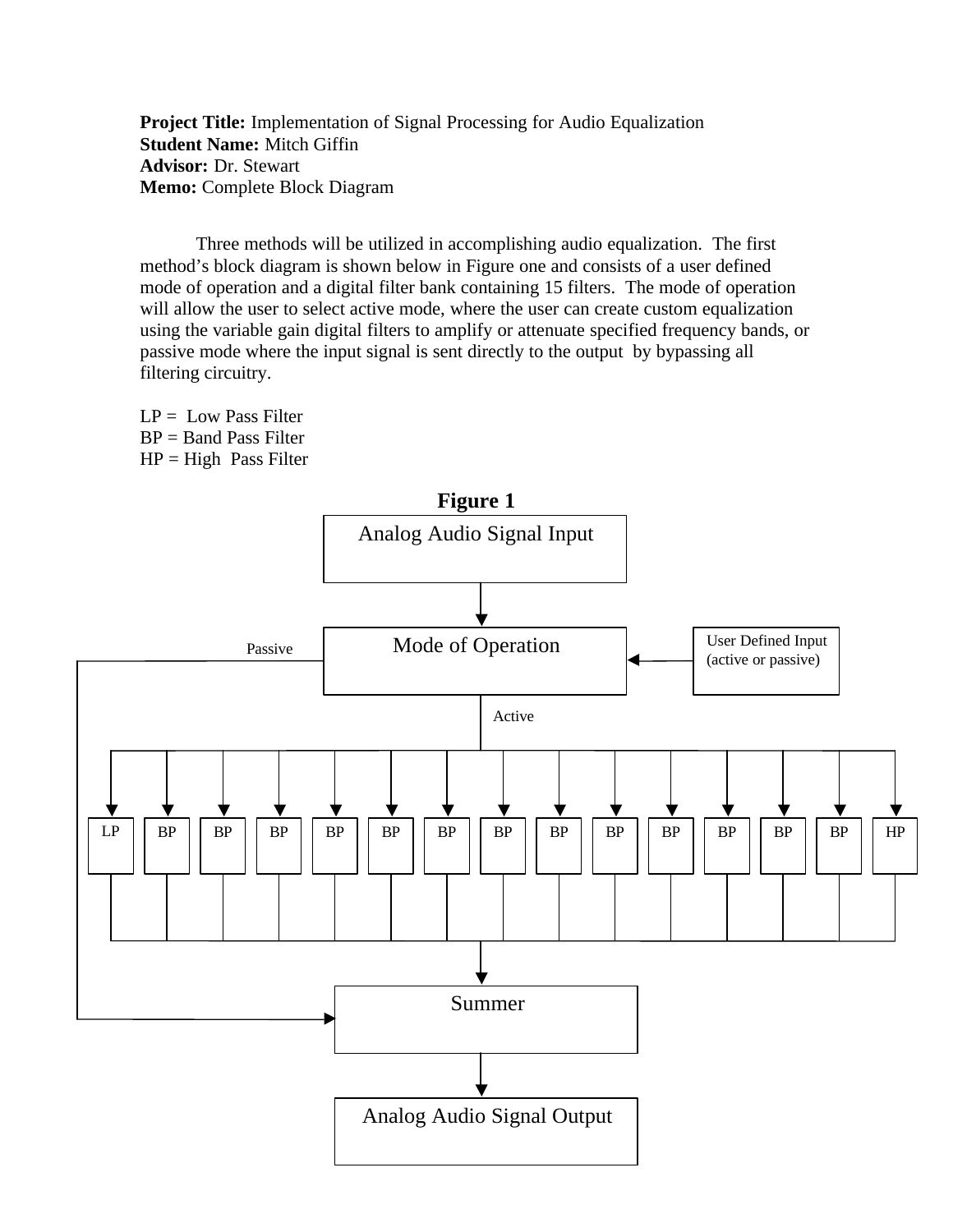The second method to be utilized is very similar functionally to the first method, although the equalization will now take place in the frequency domain. A fast fourier transform of the input audio signal will transform it from the time domain to the frequency domain. Amplification and attenuation will then take place by multiplying the amplitude of specific frequencies to attain the desired sound. The block diagram is shown below in Figure 2. Active and Passive modes will be present.